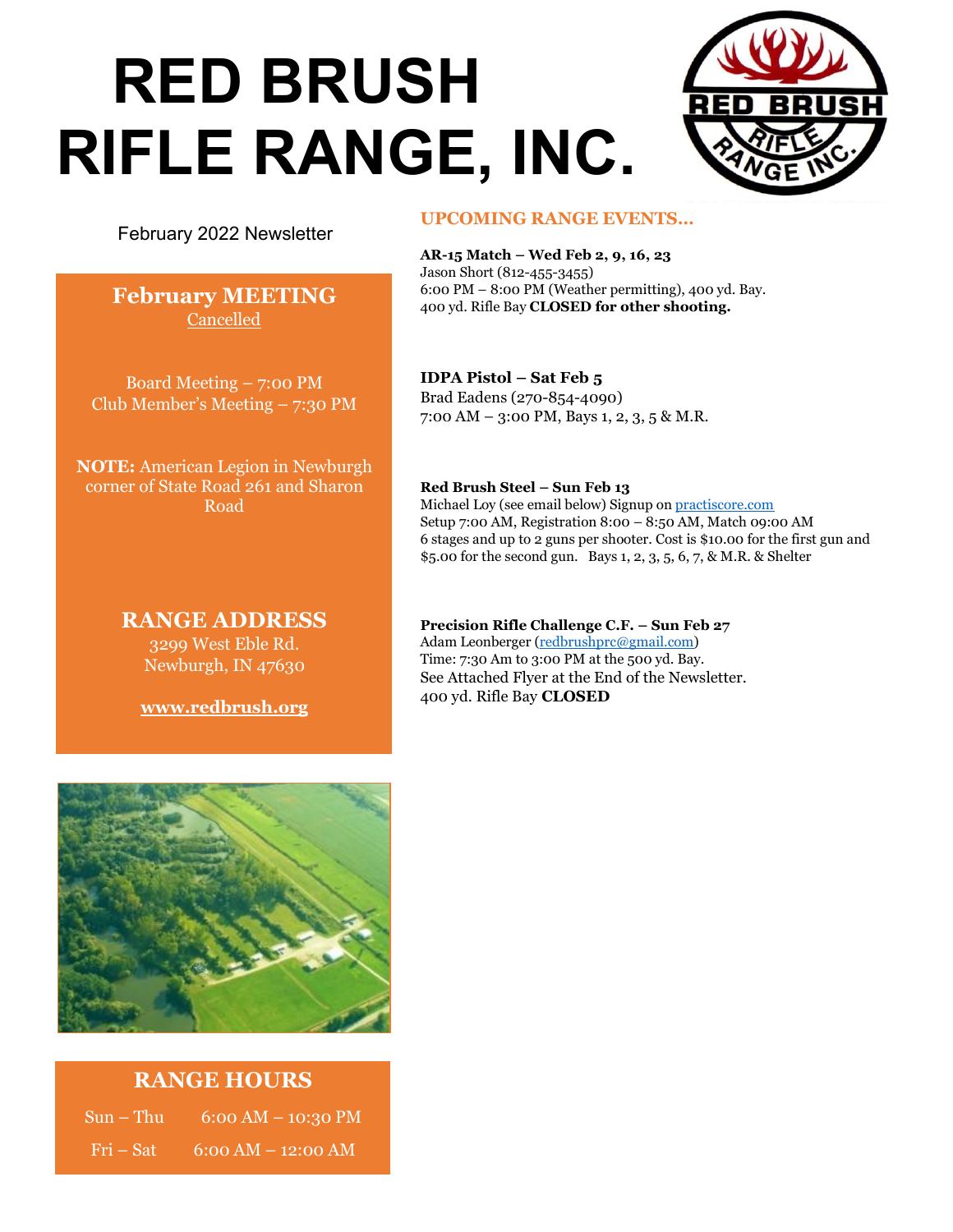#### **FROM THE PRESIDENT, JOE LUTZ**

Ladies and gentlemen of Red Brush:

The BOD made a very tough call recently. Due to multiple concerns, chiefly due to the Omicron variant, the consensus of the BOD was to not go forward with the February Auction Night. Discussion for scheduling this event at a later date will occur. Please watch for the monthly newsletter and/or email alert for any update for this event.

There will still not be a February meeting as it was cancelled last month.

Respectfully Joe Lutz

#### **FROM THE MEMBERSHIP CHAIRMAN, MIKE MAURER**

The "2022 Membership Renewal" period for paying the annual dues has officially closed, although I am working with several members with special difficulties getting their dues paid. We ended 2021 with 1363 members. We are beginning 2022 with 1297 paid renewals and expect a few more very soon. We had 32 new members join in January. I made last-ditch phone calls to those who had not paid and left messages or talked to them. Twentyfive paid within a few days, 35 have not replied, 9 decided not to renew, 4 have moved, 2 are deceased, 1 is on military duty and another 1 is temporarily out of the country on business.

Thanks, Mike Maurer

#### **LOST AND FOUND**

Members continue to leave items behind at the range, and other members are great about finding and reporting them to me.

Please notify me if you lose or leave something valuable at the range. The same goes for finding other member's items. Unfortunately, I get both calls (finding and losing), but very few that connect.

If you take possession of found property, it must be reported within 24 hours.

Contact Mike Maurer (812-490-0949 or mikemaurer@wowway.com) or Joe Lutz (812-431-3672 or joerlutz3@gmail.com).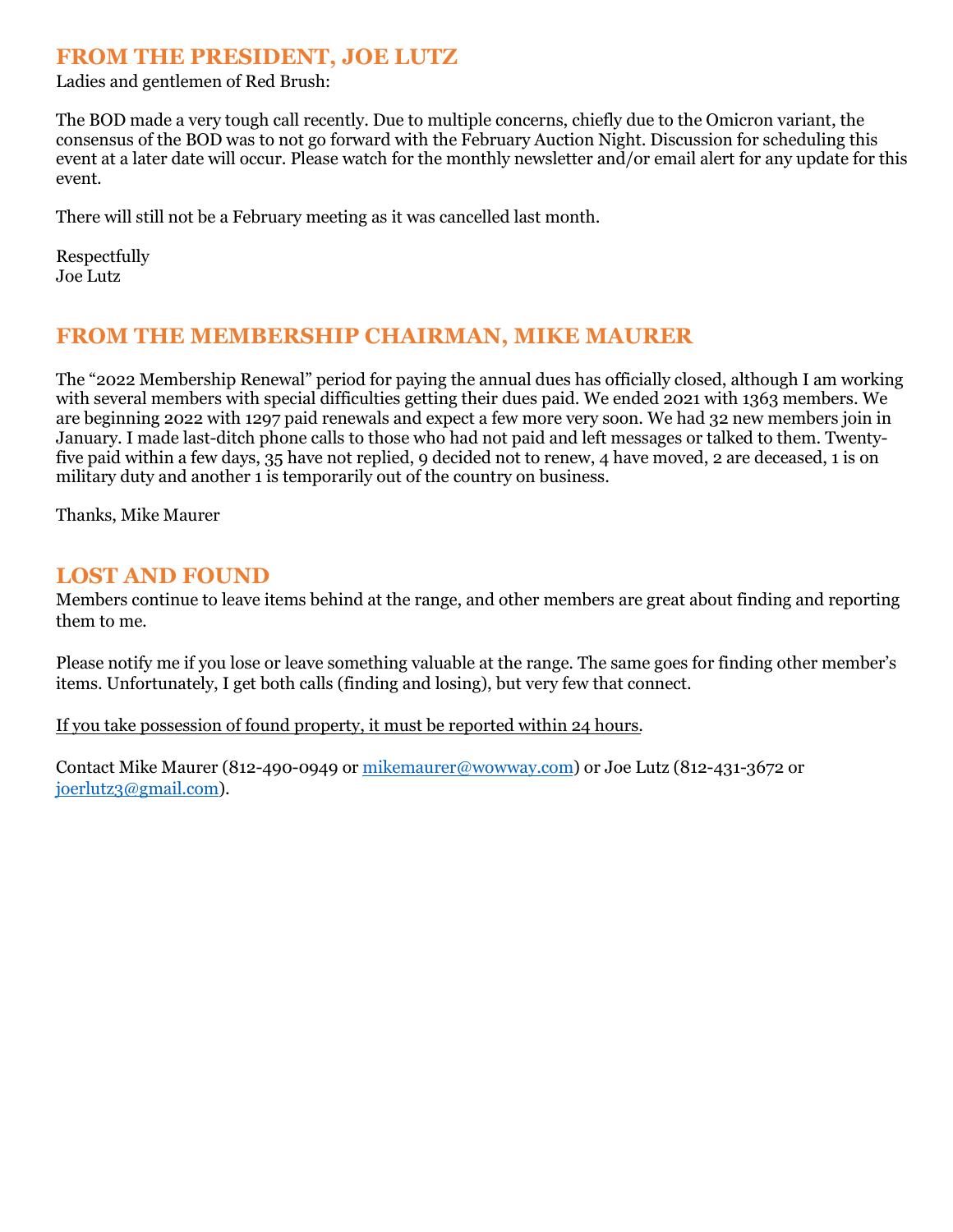### **FROM THE RANGE OFFICER, FRANK FINDLEY**

#### **Quick Use of AED Saved a Life at Shooting Competition**

This insightful article from *NRA Women* was recently forwarded to me. It documents how the quick application of an Automated External Defibrillator (AED) saved a life at a shooting competition:

#### **https://www.nrawomen.com/content/we-are-our-own-first-responders/**

**We Are Our Own First Responders** 

*Thanks to the quick action by those on site—and a portable defibrillator from a very prepared bystander—a cardiac event at a shooting competition had the best possible outcome.* 

One fact cited in the article is that for every minute that passes without treatment, a person's chance of surviving a cardiac incident is reduced by 7 percent to 10 percent. So, waiting 10 minutes for professionals to arrive with an AED drops the chance of surviving to 30 percent or less. With this reality, innovative companies are now experimenting with AED delivery drones:

#### **https://www.newsweek.com/drone-saves-cardiac-arrest-patient-life-medical-firstdefibrillator-everdrone-1666691**

#### **'Truly Revolutionary' Drone Saves Cardiac Arrest Patient's Life in Medical First**

Lucky for us at Red Brush, we do not even have to wait for a drone. We have an AED in our members room available 24/7! It is easy to use as the AED will provide voice prompts walking one through the steps. The AED will analyze the heart's rhythm and decide if a shock is needed. So please be aware that this life-saving piece of equipment is available.

#### **Reminder: Please Review Range Rules**

Every member is responsible for reviewing the Range Rules and Regulations at least once a year. Though there were only minor changes to the rules in 2021, it is still important to refresh our memories. The most recent version is posted on the Red Brush website so please download it and make time to review: **http://redbrush.org/?page\_id=303**

#### **Reminder: Leave the Bathroom Heaters On and Doors Closed**

The bathroom heaters have been turned on to prevent the water lines from freezing. Please do not turn them off. Also, please take a minute to make sure the doors to the bathroom are closed. These electric heaters are expensive to run and cannot protect the water lines from freezing if a door is left open.

### **FROM THE CIVILIAN MARKSMANSHIP PROGRAM (CMP), MIKE RASCHE**

The Jackson Purchase Rifle & Pistol Club Inc is holding a **GSMM/Carbine Match** on 2/19/22 and 10/15/22. The location of the range is: 3919 Cairo Road, Paducah, KY. Match Begins: 9:00AM.

For more information you may contact the match director: David Witt at  $\frac{dwitt1960@{\rm{concat.net}}}{dx}$ .

The Jackson Purchase Rifle & Pistol Club Inc is holding a **Rimfire Sporter Match** on 05/14/22 and 06/11/22. The location of the range is: 3919 Cairo Road, Paducah, KY. Match Begins: 9:00AM.

For more information you may contact the match director: Robert Cantrell at jlrccantrell@gmail.com.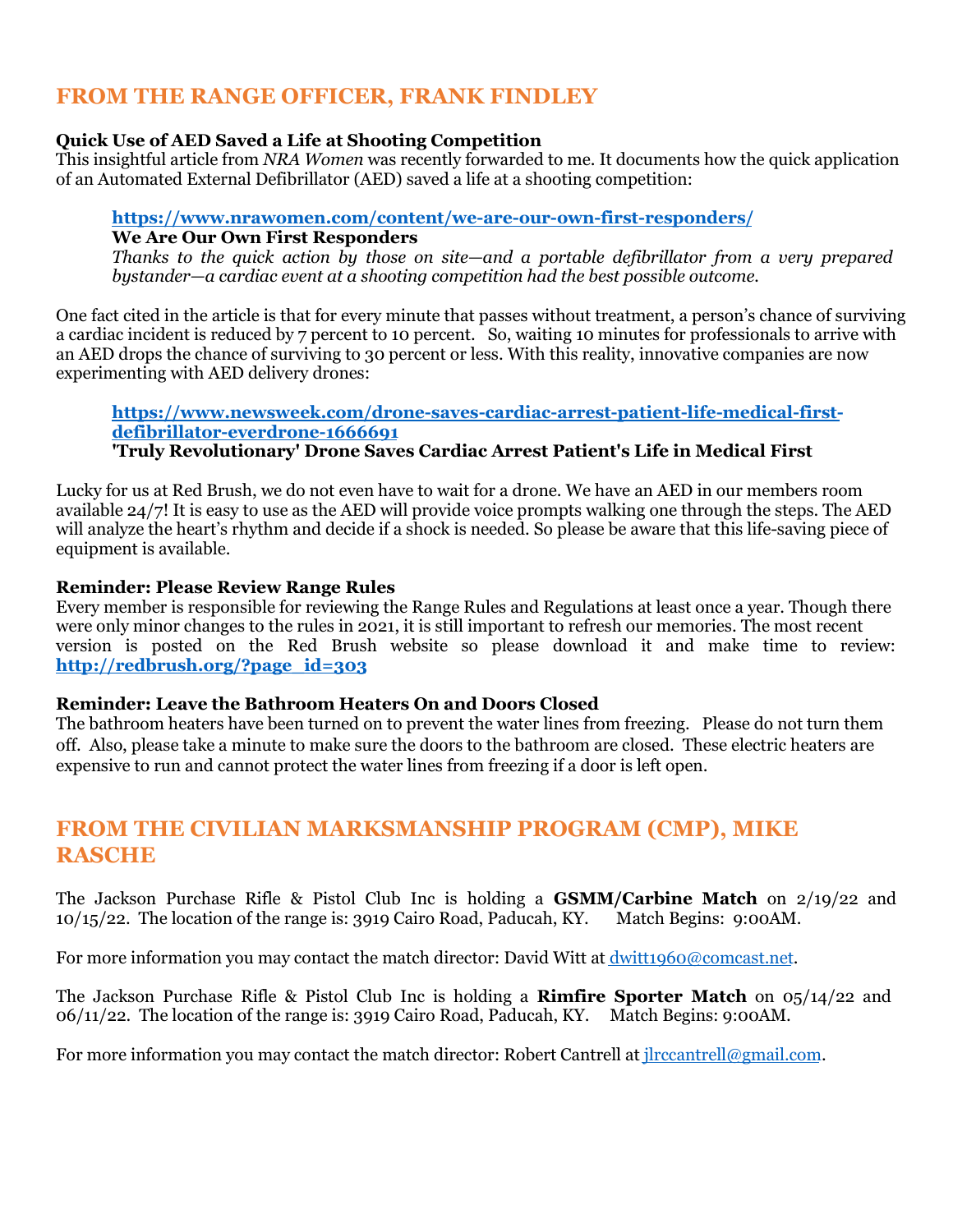#### **AREA GUN SHOWS**

Saturday Feb 5, 8:00 AM - 4:00 PM Saturday Feb 5, 9:00 AM - 5:00 PM Sunday Feb 6, 8:00 AM - 2:00 PM Sunday Feb 6, 9:00 AM - 3:00 PM

133 East Degonia Road 750 West 200 S Boonville, IN 47601 Columbus, IN 47201

General Admission: \$5 General Admission: \$6 Children 12 & under: Free w/paid adult Children 12 & under Free

#### **Holland Kiwanis Gun & Knife Show National Gun Day**

Sunday Feb 13, 9:00 AM - 3:00 PM Sunday Feb 27, 9:00 AM - 3:00 PM

200 E 14th St 937 Phillips Lane Huntingburg, IN 47542 Louisville, KY 40209

General Admission: \$6 General Admission: \$15 Children 12 & under Free Children under 12: \$2.00

#### **SIGCA Boonville Gun Show Columbus Arms & Blade Show**

Warrick County 4H Center Bartholomew County Fair Grounds, Community Building

Saturday Feb 12, 9:00 AM - 4:00 PM Saturday Feb 26, 9:00 AM - 5:00 PM

Huntingburg Event Center Kentucky Fair & Expo, South Wing A

\*\* Please confirm all dates and times of gun shows for yourself. Late changes do happen. \*\*

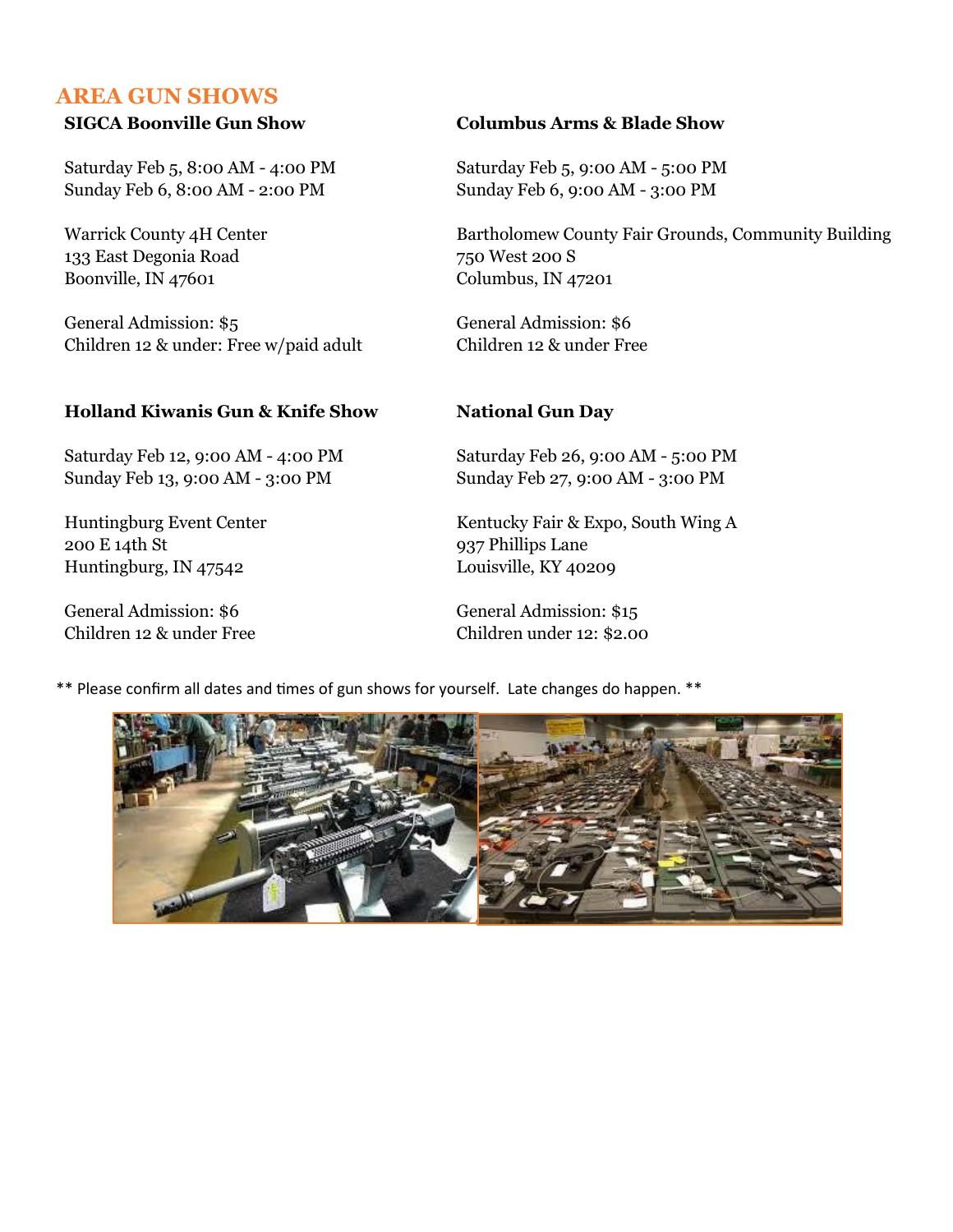### **FOR SALE BY OUR MEMBERS**

#### **Donald Wink** djmwink@gmail.com

13 round magazines for the S&W M&P Plus \$60.00 ea. (2 available) If interested, please text Don at 812-760-1961

**Mike Maurer** mikemaurer@wowway.com (812-490-0949)

Regent Model BR9 (Browning Hi-Power clone) 9mm, blue \$400.00 and a Sig Sauer Model 2340,.40 caliber, \$350.00.

#### **Red Brush**

Red Brush 20oz tumblers are now available for \$20 each. If interested, please send an email to redbrushprc@gmail.com.

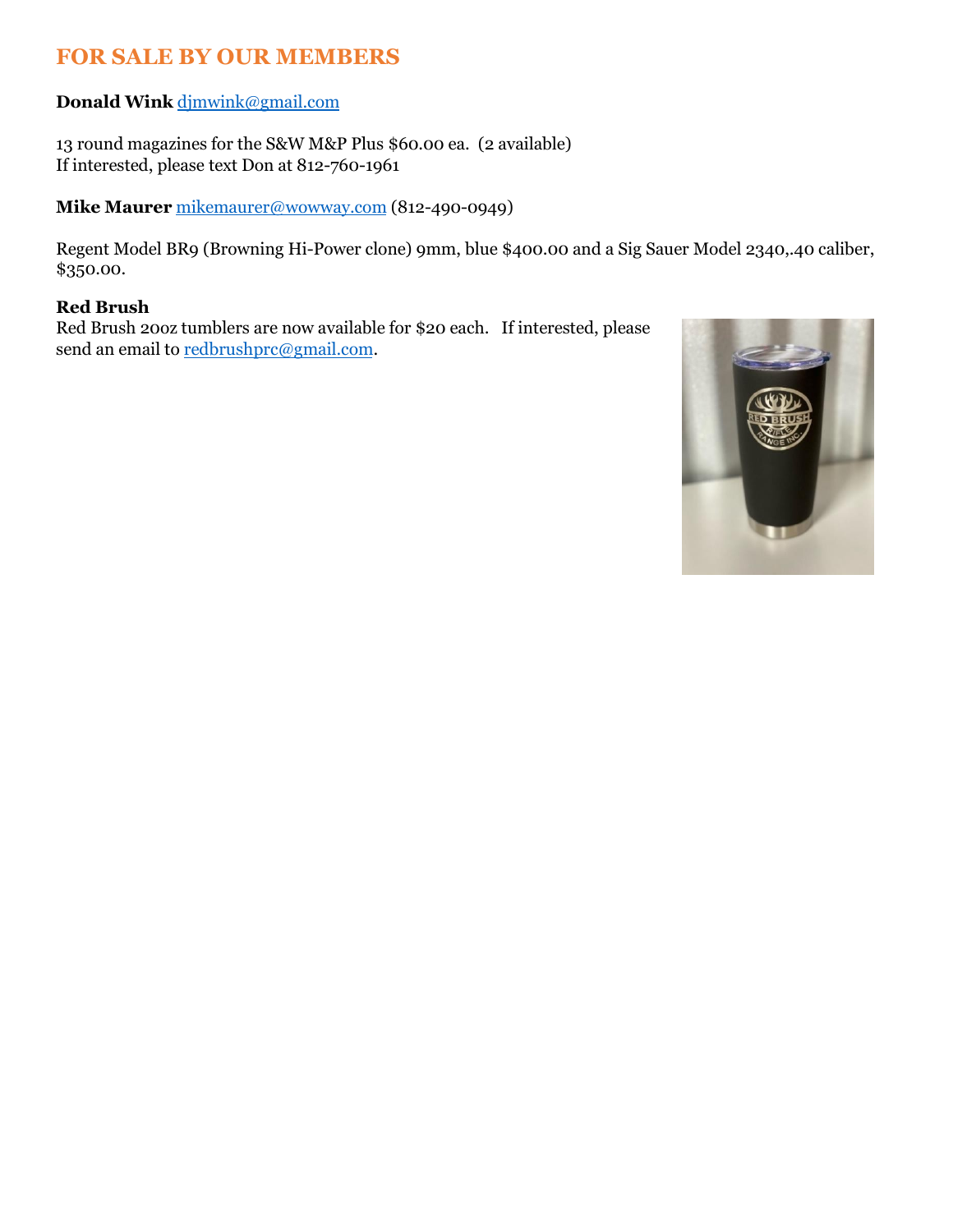## RED BRUSH PRECISION RIFLE **CHALLENGE**

WHEN IS IT? LAST SUNDAY OF EVERY MONTH

WHERE IS IT? 385- & 500-YARD RIFLE BAYS

WHAT IS IT? ENGAGE STEEL STATIC AND REACTIVE TARGETS FROM 200-510 YARDS – 100 ROUND COURSE OF FIRE – ALL STAGES TIMED

### NEW MOVING TARGET SYSTEM

SIGN IN AT 8:00am, ZERO RANGE FROM 8:15-8:45am, SAFETY BRIEF AT 8:45, FIRST ROUNDS DOWN RANGE AT 9:00am

REGISTRATION / WEB ADDRESS WWW.FACEBOOK.COM/GROUPS/REDBRUSHPRCS

WWW.PRACTISCORE.COM (SEARCH FOR RED BRUSH USING THE LONG RANGE RIFLE FILTER TOGGLE)

## MATCH FEE

\$20 FOR MEMBERS \$30 FOR NON-MEMBERS

## EQUIPMENT

ANY RIFLE BETWEEN .223 & .30 CALIBER – MAX. 3200 FPS, NO MAGNUM CALIBERS – 10 ROUND MAGAZINES NECESSARY FOR MOST **STAGES** 

### AWARDS

-TROPHIES TO TOP 5 OVERALL -SEASON POINTS RACE

-END OF SEASON FINALE WITH BANQUET AND PRIZE TABLE

## **STYLE**

50% PRONE OR MODIFIED PRONE FROM A BIPOD AND REAR BAG

50% POSITIONAL FROM VARIOUS PROPS SUCH AS BARRICADES, CATTLE GATES, TIRES, ROOFTOPS, ETC.